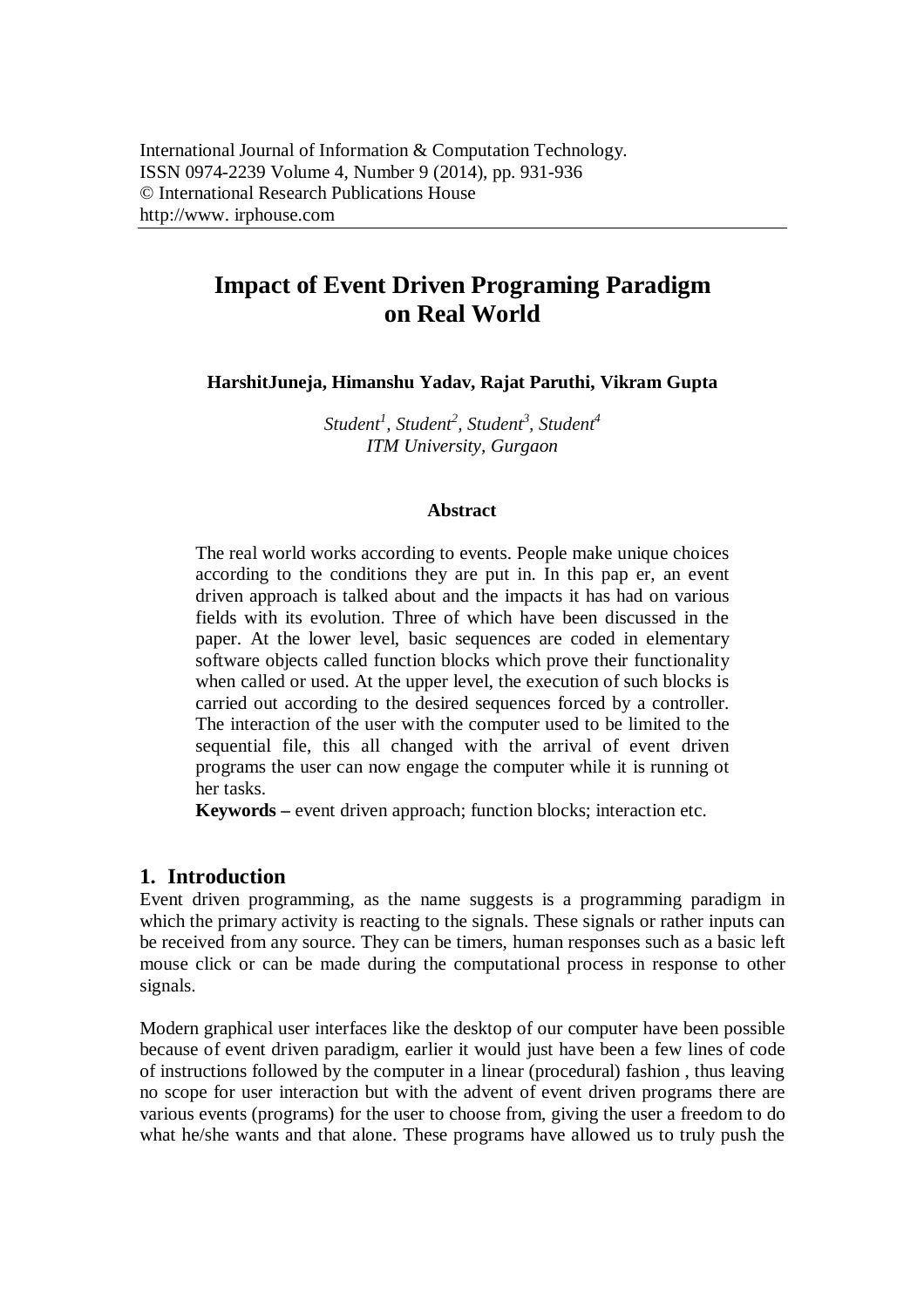boundaries of programming by making it more interactive and responsive, the advantage of event driven paradigm is that it can be integrated into the existing paradigms to make a program much better and accessible.

Although it may appear to be similar to concurrency control, event driven programming is simply a tool that allows t he flow of control of program to change according to events that are external to the program itself.

## **2. Background and Related Work**

The concept behind the development of Event Driven programming arose from the need to interact with the program while it is being executed which was not possible when batch processing was employed which essentially made a computer an assembly line where the sequential file is brought in and processed and finally the finished result or an error is generated. It started out in 1970's that Larry L. Constantine, a business application programmer developed structured systems. Today he is considered the human father of structured systems and IBM's Systems Research Institute the corporate father. Structured system uses dataflow diagrams (DFD's) to show the logical structure of a computer system. A dataflow diagram shows the logical functions that a system must perform, but it doesn't say anything about the design of the program that will perform those functions.



In order to write an event driven program the first thing we need to do is to write a series of sub-routines or methods called event handler routines. For e.g. - a single touch on the screen of a modern mobile phone triggers a routine that may open an app., save data to the memory space or delete something. Many modern programming environments provide the programmer with event templates that he/she needs to program in the events.

The second step is to bind the correct functions to the event handlers so that the correct/intended e vent takes place. Graphical editors combine the first two steps: double click the button you wish to program and the editor creates an empty event handler and opens a text window to let you type in the program.

The third step is to write a main loop which is basically a function that repeatedly checks if any event has been selected by the user and call the correct event handler to process that event. The continuous checking makes sure that no event is missed.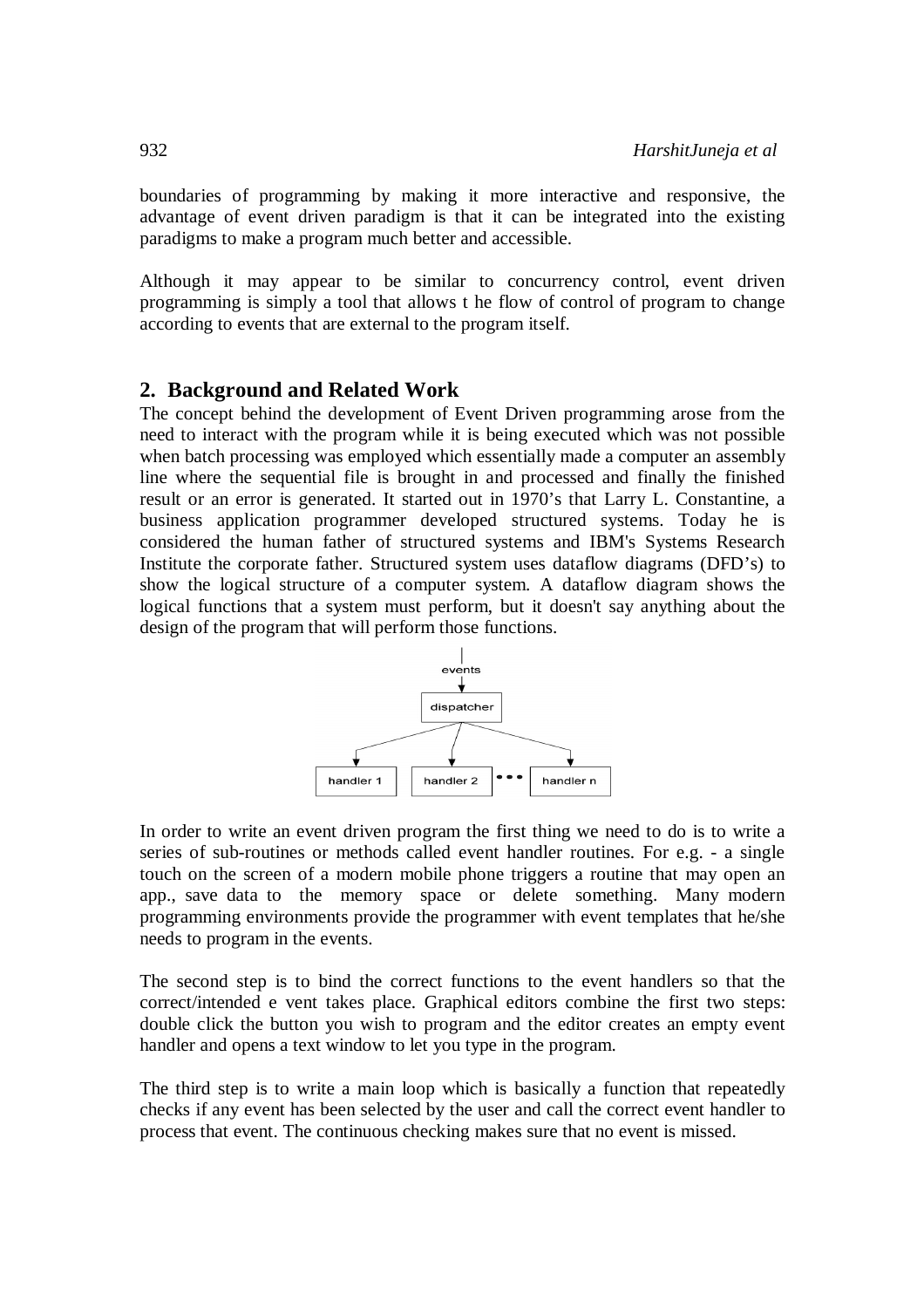An event driven application is a computer program whose purpose is to respond accordingly to the actions generated by the system, or the user. In a computing context, we can identify any event that signifies its occurrence to the system hardware, or the software. Both system-generated events like loading of any program etc. and user-generated actions like mouse clicks etc. are included in events.

In Event-driven programming, the event-processing logic gets separated from the rest of the program's code. Batch processing stands in opposition of the event-driven approach. As event driven programming is a programing paradigm, therefore we can create event-driven apps in any language we want. The responsiveness, flexibility and the throughput can be improved with the help of event-driven processing depending upon the specific application.

*Peter Niblett* and *Dr. Opher Etzion* in their book *Event-Driven Processing in Action*, have described some purposes of event- driven applications which includes:

- All the event are around the application. The application will analyse and reacts to the events to which the sensors detects and reports.
- According to the situation (i.e. either good or bad), the application needs to identify and react to this. An event driven approach lets the application to respond in more timely fashion and in a more controlled way as the changes are more efficiently monitored as they happen whereas in a batch process, the monitoring process is done intermittently.
- The application might have large amount of data that might be needed as output for some application or to some human user. An event-driven approach can be used to distribute the analysis of taking the input data as events across multiple computing nodes.

With event-driven approach, an existing application can be extended in a pliable, noninvasive manner. To add some extra function, the original application can be instrumented with the help of adding some event procedures to it in spite of changing the original application and this functionality can be implemented by processing the events generated.

# **3. Successful Implementation of Event Driven Methodology**

### *3.1 Industrial Automation Systems Based On PLCS*

Automation industry of today has the capability to implement applications involving widely distributed devices and a high reuse of software components thus generating a huge good quality production. A proper organisation of the inputs and outputs of function blocks and a supervisory control is very important for assembly lines in the automation industry to meet new challenges in this field. As a result, the application of event driven programing paradigm is of much more importance in industrial automation than it is in software engineering as industrial control system needs to be equipped with real time operating systems that guarantees real time constraints.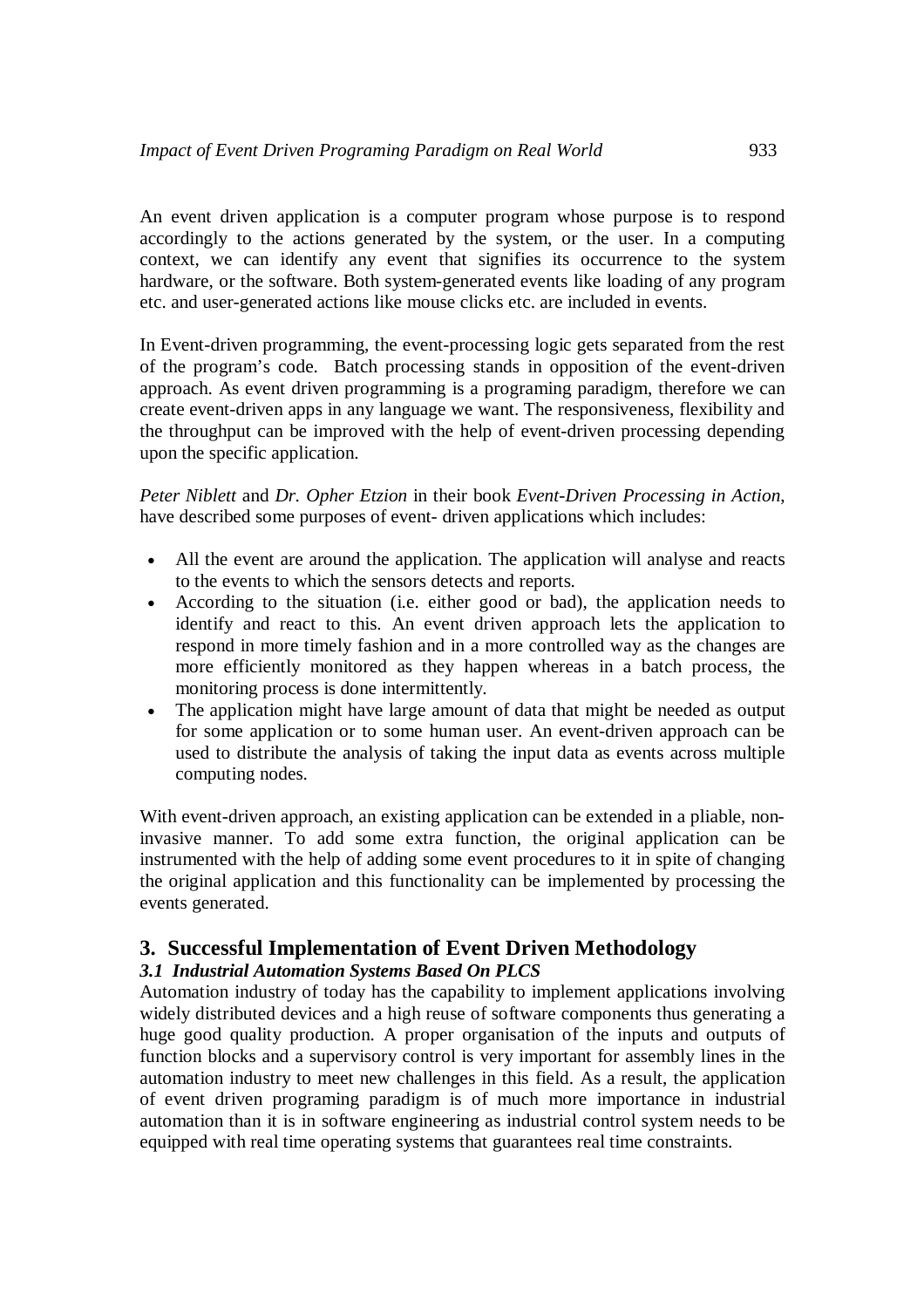#### *3.2 Business Integration Using Event Driven Programming*

The basic requirement of a business integration can also be fulfilled by an event driven systems which include event identification, event co-ordination, event driven updating of stateful objects and also event emission. In a business integration environment which basically includes business process automation, activity monitoring, marketing and even service mediation, transmission of events takes place typically via network channels.



#### *3.3 Power Management Using Event Driven Programming*

With the advancement in technology and graphical and computational processing of mobile consumer electronics such as smartphones and tablet PC's replacing conventional PC'S and other handheld devices. However the higher clock frequencies and ever increasing number of cores has increased the workload on the already strained battery life. Event driven programming along with processor hotplugging can be used to program a power management scheme to guarantee high responsiveness while at the same time optimising battery life. Since typical mobile systems place the framework layer on the OS to serve applications in an event driven manner. In this scheme we use an interactive event triggered b y the user for example a screen touch to be used to adequate level of processor performance providing the highest clock frequency in response to an interactive event while minimising battery loss by lowering clock frequency when the device is in an idle state. This system assisted event driven power management by the framework enhances the user's experience and energy efficiency of mobile consumer devices without compromising on performance.

#### **4. Challenges**

Suppose we need to retrieve some data using a GET request, and handling a HTTP error. A simple state machine in generic event-driven framework will be implemented and the graph will be as shown:

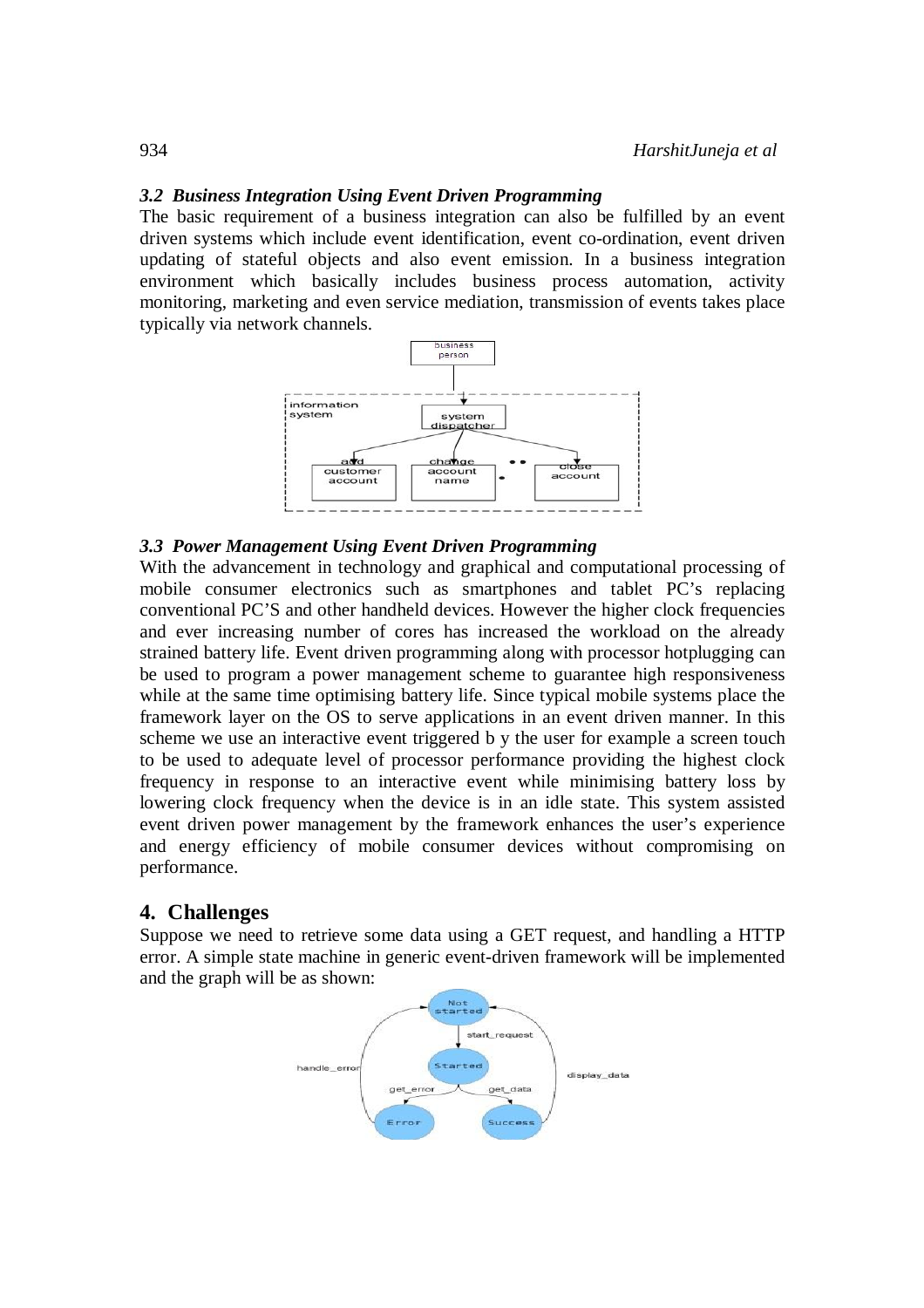Here, all states (excluding initial one) will correspond to a call-back. The framework will determine the transitions. The current state also need to be kept in track accurately in order to avoid starting more than one request at same time.

Now if we make a simple change to the program. If we need to make the requests try ag ain but only once. This time, some extra nodes are to be added for non-fatal error condition as more complications will be there this time in state machine.



In the event-driven code, if we encounter with an error, we have to keep track of that. Also, to perform right action, and keep it up to date, we need to check this flag at each call-back. Since, for multiple codes, same call-back is reused, so the code will not be shaped like the state machine. For testing, every possible path needs to be traced.

Suppose if simultaneous requests are to be allowed. This time, the code gets pretty fast. We here, also see many devastating changes in state graph by putting some small changes in the requirements. Practically, it is impossible to modify the code, a s many times, the state graph is kept implicit making it impossible to test the code reliably.

# **5. Conclusions**

This paper covers all the important aspects of event driven programming paradigm and its implementation which proves its closeness to the real world. Thus making it a lucrative concept to integrate with the existing management schemes.

### **References**

- [1] http://ieeexplore.ieee.org/xpl/articleDetails.jsp?tp=&arnumber=6490268&quer yText%3DAn+Event-Driven+Power+Management+Scheme
- [2] http://ieeexplore.ieee.org/xpl/articleDetails.jsp?tp=&arnumber=6686246&quer yText%3DOn+Event-Driven+Business+Integration
- [3] http://ieeexplore.ieee.org/xpl/articleDetails.jsp?tp=&arnumber=6571621&quer yText%3DConsidering+Context+Events+in+Event-Based